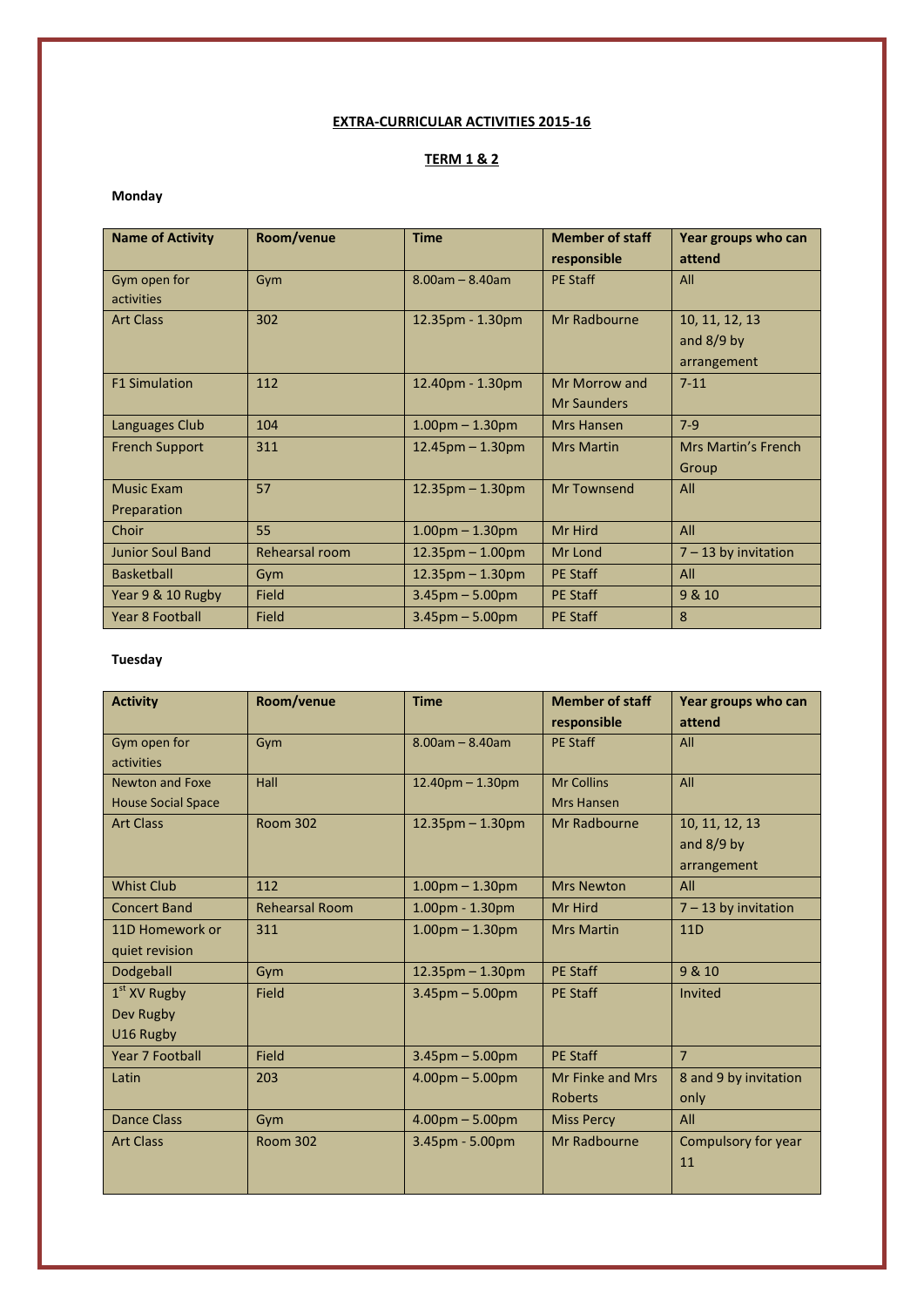|                |     |                   |                                     | Optional for 10, 12<br>and 13 |
|----------------|-----|-------------------|-------------------------------------|-------------------------------|
| Silver Duke of | LRC | $4.00pm - 5.00pm$ | Mrs Bond and Mrs   Year 11 who have |                               |
| Edinburgh      |     |                   | <b>Topham</b>                       | registered                    |

#### **Wednesday**

| <b>Activity</b>                                     | Room/venue      | <b>Time</b>            | <b>Member of staff</b><br>responsible    | Year groups who can<br>attend                 |
|-----------------------------------------------------|-----------------|------------------------|------------------------------------------|-----------------------------------------------|
| Gym open for<br>activities                          | Gym             | $8.00$ am – $8.40$ am  | <b>PE Staff</b>                          | All                                           |
| <b>School and More</b><br><b>House Social Space</b> | Hall            | $12.40$ pm $- 1.30$ pm | <b>Miss Henry</b><br><b>Mr Roberts</b>   | All                                           |
| <b>Art Class</b>                                    | <b>Room 302</b> | $12.35$ pm – 1.30pm    | Mr Radbourne                             | 10, 11, 12, 13<br>and $8/9$ by<br>arrangement |
| <b>Conspiracy Theory</b><br>Club                    | 44              | $1.00pm - 1.30pm$      | <b>Mrs Oliver</b><br><b>Mrs Malloney</b> | All                                           |
| <b>Geography Club</b>                               | 201             | $12.35$ pm – 1.05pm    | <b>Mr Cawthorn</b>                       | All                                           |
| Dodgeball                                           | Gym             | $12.35$ pm $- 1.30$ pm | <b>PE Staff</b>                          | 7&8                                           |
| <b>Contemporary Choir</b>                           | 55              | $12.35$ pm $- 1.00$ pm | Mr Hird                                  | All                                           |
| <b>Wind Band</b>                                    | Rehearsal room  | $1.00$ pm $- 1.30$ pm  | <b>Mr Townsend</b>                       | All                                           |
| Jazz Combo                                          | 57              | $1.00$ pm $- 1.30$ pm  | Mr Whitworth                             | $7 - 13$ by invitation                        |
| <b>Yugio Club</b>                                   | <b>LRC</b>      | $3.45$ pm $- 5.00$ pm  | <b>Mrs Snee</b>                          | All                                           |
| <b>Badminton</b>                                    | Sports hall     | $3.45$ pm $- 5.00$ pm  | <b>PE Staff</b>                          | All                                           |
| <b>Bronze Duke of</b><br><b>Edinburgh Award</b>     | Old School      | $4.00pm - 5.00pm$      | <b>Mrs Hamblett</b>                      | Year 10 by invitation                         |

#### **Thursday**

| <b>Activity</b>             | Room/venue            | <b>Time</b>            | <b>Member of staff</b><br>responsible | Year groups who can<br>attend |
|-----------------------------|-----------------------|------------------------|---------------------------------------|-------------------------------|
|                             |                       |                        |                                       |                               |
| Gym open for                | Gym                   | $8.00$ am - $8.40$ am  | <b>PE Staff</b>                       | All                           |
| activities                  |                       |                        |                                       |                               |
| <b>Spelling Club</b>        | 105                   | $8.30pm - 8.50pm$      | <b>Mrs Claricoates</b>                | 7 by invitation               |
|                             |                       |                        | <b>Mrs Emmett</b>                     |                               |
| <b>Burleigh and Curteis</b> | Hall                  | $12.40$ pm $- 1.30$ pm | <b>Mr Morrow</b>                      | All                           |
| <b>House Social Space</b>   |                       |                        | <b>Mr Deller</b>                      |                               |
| Art Class                   | <b>Room 302</b>       | $12.35$ pm $- 1.30$ pm | Mr Radbourne                          | 10, 11, 12, 13                |
|                             |                       |                        |                                       | and $8/9$ by                  |
|                             |                       |                        |                                       | arrangement                   |
| <b>French Support</b>       | 311                   | $12.45$ pm $- 1.30$ pm | <b>Mrs Martin</b>                     | <b>Mrs Martin's Group</b>     |
| <b>Brass Ensemble</b>       | 55                    | $8.50$ pm $- 9.10$ pm  | Mr Hird                               | $7 - 13$ by invitation        |
| Drama Club                  | 46                    | $12.35$ pm $- 1.05$ pm | Mrs Cunningham                        | 7, 8, 9                       |
| <b>Maths Challengers</b>    | 32                    | $1.00pm - 1.30pm$      | <b>Mrs Parker</b>                     | $7-9$                         |
|                             |                       |                        | <b>Mrs Drulia</b>                     | KS4 by invitation             |
| <b>Percussion Group</b>     | <b>Rehearsal Room</b> | $1.00pm - 1.30pm$      | Mr Richmond                           | $7 - 13$ by invitation        |
| Jazz Combo                  | 57                    | $1.00pm - 1.30pm$      | Mr Whitworth                          | $7 - 13$ by invitation        |
| Indoor cricket              | Field                 | $12.35$ pm $- 1.35$ pm | <b>PE Staff</b>                       | 7&8                           |
| Year 7 and 8 Rugby          | <b>Field</b>          | $3.45$ pm $- 5.00$ pm  | <b>PE Staff</b>                       | 7&8                           |
| Year 9 & 10 Football        | Field                 | $3.45$ pm $- 5.00$ pm  | <b>PE Staff</b>                       | 9 & 10                        |